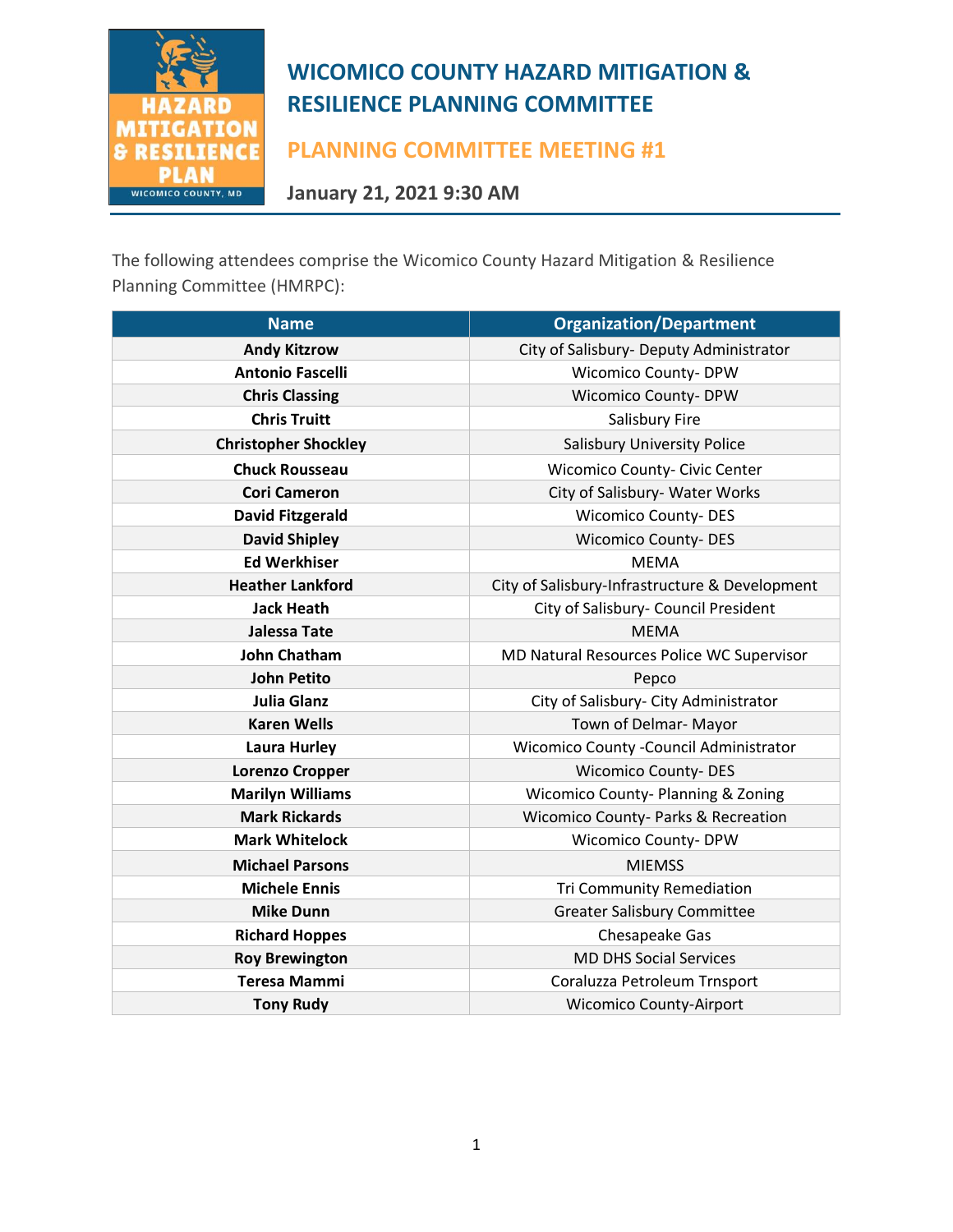

# **PLANNING COMMITTEE MEETING #1**

**January 21, 2021 9:30 AM**

## **Planning Committee Meeting #1 Overview**

- **Hazard Mitigation Overview**
	- o 2016 Wicomico County Hazard Mitigation Plan (HMP) is in the plan update process. The 2016 WC HMP is available for review on the new plan update project website at [www.wicomicohazards.org](http://www.wicomicohazards.org/)
		- For this Plan Update we have added resiliency.  $\blacksquare$ **Resiliency** is the ability of the community to bounce back after a disaster. This will be

**Hazard Mitigation** is any action taken to permanently reduce or eliminate long-term risk to people and their property from the effects of hazards.

discussed from a hazard perspective and be integrated throughout the Plan Update, referred to as Wicomico County Hazard Mitigation & Resilience Plan (HMRP)

- o FEMA Requirements
	- FEMA requires hazard mitigation plans to be updated every five (5) years.
	- Stakeholder/public engagement is vital throughout all stages of the plan  $\mathcal{L}_{\mathcal{A}}$ development process to be approved by MEMA & FEMA.
	- **IF** In order for municipalities to be covered under the Wicomico County HMRP, municipalities must participate throughout the planning process. A small group meeting of municipalities will be scheduled in February.

### o Cost effective

Natural hazard mitigation provides the nation \$6 in benefit for every \$1  $\mathbf{r}$ invested.

### • **Project Timeline**

- $\circ$  The initial project team meeting was held in December, where it was decided that the project Stakeholder Group should be expanded.
	- The Stakeholder Group will meet three (3) times at a minimum, with small/targeted group meetings scheduled as needed.
		- e.g. municipal group will meet separately to discuss topics specific to municipalities
- o A Draft plan for local stakeholder review will be made available this summer (*see project timeline on next page*)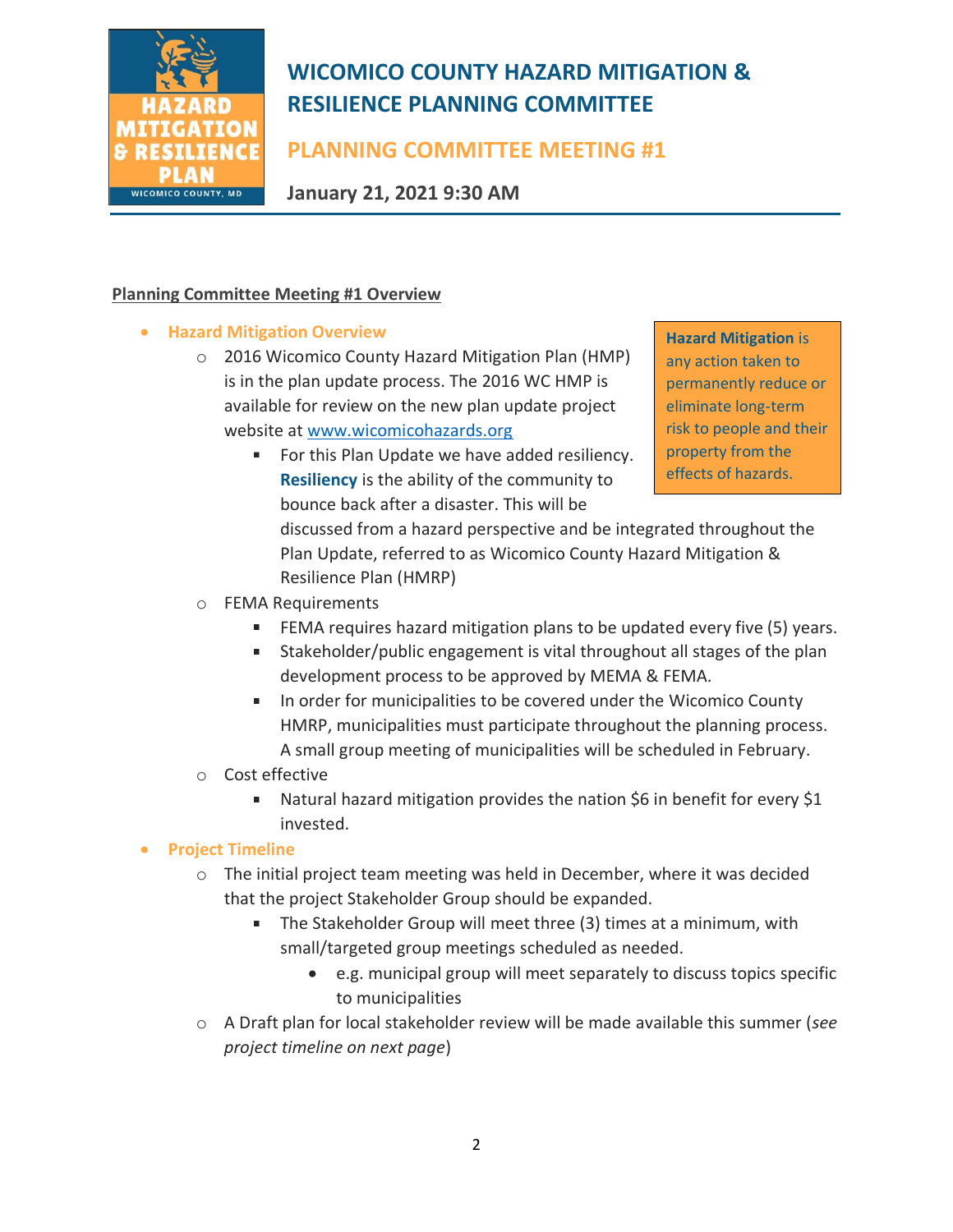

## **PLANNING COMMITTEE MEETING #1**

**January 21, 2021 9:30 AM**

#### **Project Timeline**

|                                                             | Nov.<br>2020 | Dec.                               | Jan.<br>2021 | Feb. | March         | April | May     | June | July | <b>August</b> | Sept. |
|-------------------------------------------------------------|--------------|------------------------------------|--------------|------|---------------|-------|---------|------|------|---------------|-------|
| <b>Project Milestones</b>                                   |              |                                    |              |      |               |       |         |      |      |               |       |
| Organize Resources & Planning<br>Team                       |              | Project<br>Initiated-<br>P.O. 12/1 |              |      |               |       |         |      |      |               |       |
| <b>Project Team Meeting</b><br>(Key County Staff)           |              | $\mathcal{R}$                      |              |      |               |       |         |      |      |               |       |
| <b>Planning Committee</b><br>Meeting #1                     |              |                                    | $\star$      |      |               |       |         |      |      |               |       |
| 2016 Mitigation<br>Strategies Update Process                |              |                                    |              |      |               |       |         |      |      |               |       |
| HIRA 2020-2021<br>Update                                    |              |                                    |              |      |               |       |         |      |      |               |       |
| Mitigation Strategies Report                                |              |                                    |              |      |               |       |         |      |      |               |       |
| Public Outreach Campaign<br>(Website, Survey, Social Media) |              |                                    |              |      |               |       |         |      |      |               |       |
| Planning<br><b>Committee Meeting #2</b>                     |              |                                    |              |      | $\mathcal{R}$ |       |         |      |      |               |       |
| Hazard Vulnerability Assessment                             |              |                                    |              |      |               |       |         |      |      |               |       |
| Capability Assessment & Gaps                                |              |                                    |              |      |               |       |         |      |      |               |       |
| Planning<br><b>Committee Meeting #3</b>                     |              |                                    |              |      |               |       | $\star$ |      |      |               |       |
| 2021 Mitigation Actions &<br>Projects                       |              |                                    |              |      |               |       |         |      |      |               |       |
| <b>DRAFT PLAN</b>                                           |              |                                    |              |      |               |       |         |      |      |               |       |
| Local & Public Review &<br>Comments                         |              |                                    |              |      |               |       |         |      |      |               |       |
| State & FEMA<br>Review & Comments                           |              |                                    |              |      |               |       |         |      |      |               |       |
| Adoption by Wicomico<br>County                              |              |                                    |              |      |               |       |         |      |      |               |       |

#### • **Stakeholder & Public Participation**

- o Stakeholders from a broad cross-section of the community were invited to participate, including municipalities.
	- Stakeholders may have public outreach initiatives that pair well with hazard mitigation and resilience. SP&D requests that stakeholders reach out and provide details of these public outreach initiatives for collaboration and documentation.
	- SP&D is requesting photos, data, and ideas as they relate to hazard mitigation and resilience from stakeholders.
- o A project website will be utilized to provide updates, post links, and share new information relating to the Plan Update. This website will be updated throughout the plan development process.